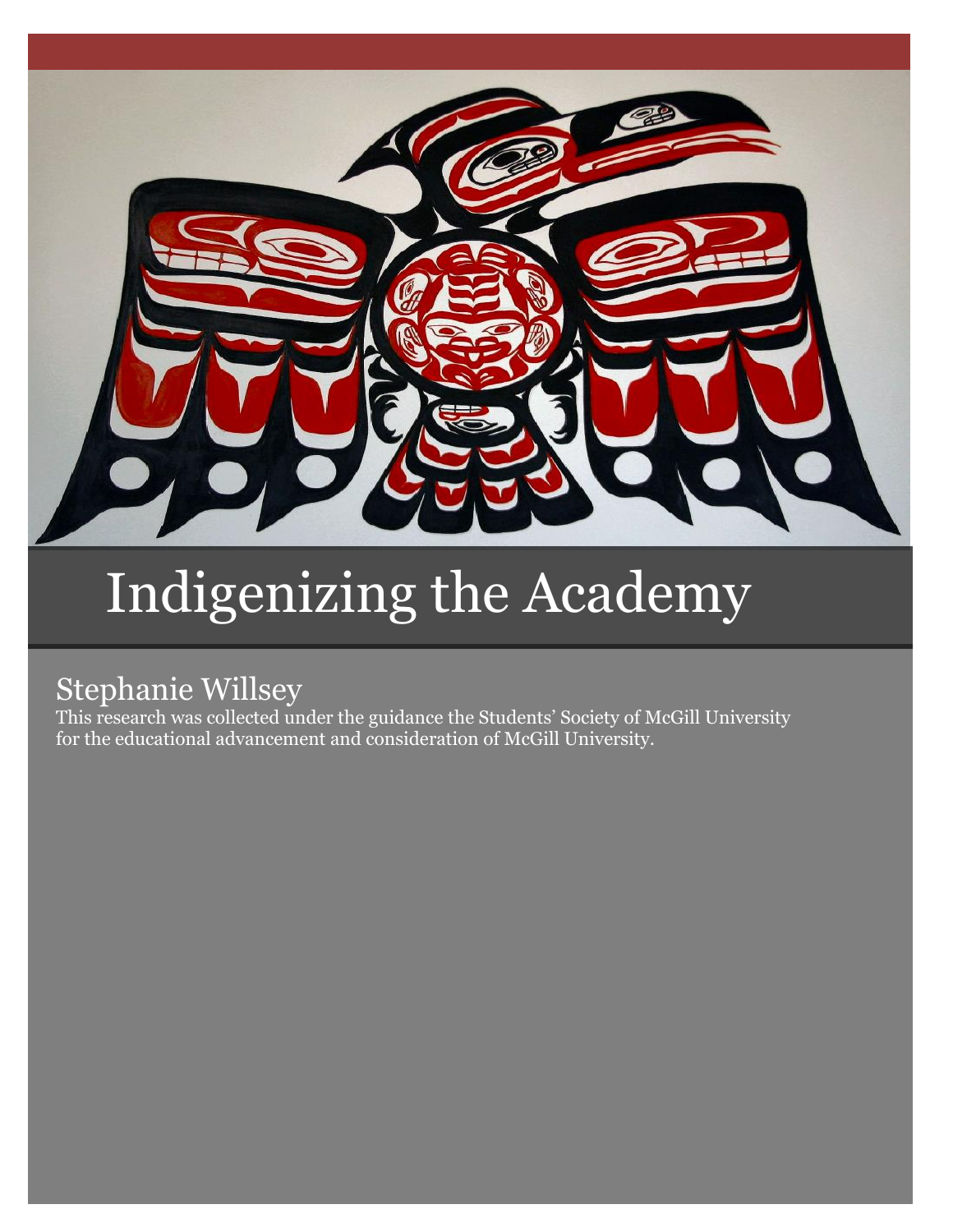#### *Introduction*

The purpose of this project is to illustrate what McGill offers and does not offer its Indigenous community. In doing so, I hope for McGill to identify some of its deficiencies in accommodating the cultural differences and barriers facing Indigenous students, and subsequently consider adopting some of my proposed reforms in addressing these shortcomings. The goal is to foster a more sensitive and friendly learning and social environment for Indigenous students at McGill, accommodating cultural differences.

### *Method*

Over the period of May  $28<sup>th</sup>$  to August  $5<sup>th</sup>$ , I conducted interviews with Indigenous students, teachers, as well as various academic advisors and outreach workers from other universities. I also consulted with representatives from First People's House, a primary focal point for Indigenous services. My work also involved online research, focusing on the amenities and programs offered by other academic institutions as well as various websites.

## *Hypothesis*

Making some distinctive changes in terms of representation, awareness, and visibility, I believe that McGill could enhance the Indigenous student experience. With some changes, I am confident that McGill could be an ideal learning space and positive community for our land's first peoples. Moreover, I believe these changes and the improvement of the Indigenous student experience at McGill would provide additional benefits for the non-Indigenous student body and help solidify the integrity of the institution as a whole.

### *Comparative Overlook*

In my research, I noticed several other universities offered a more comprehensive array of support services and Indigenous focused courses than McGill does.

The following lists provide a sampling of the programs and services offered at other universities that are *not* currently offered at McGill:

University of Saskatchewan

- Aboriginal Achievement Program
- Upper Year Aboriginal Peer Mentors
- Aboriginal Advising
- Tutorial Leaders
- Indigenous Students' Council
- Indigenous Studies Department, with courses on Indigenous history, literacy, knowledge, and even Cree language classes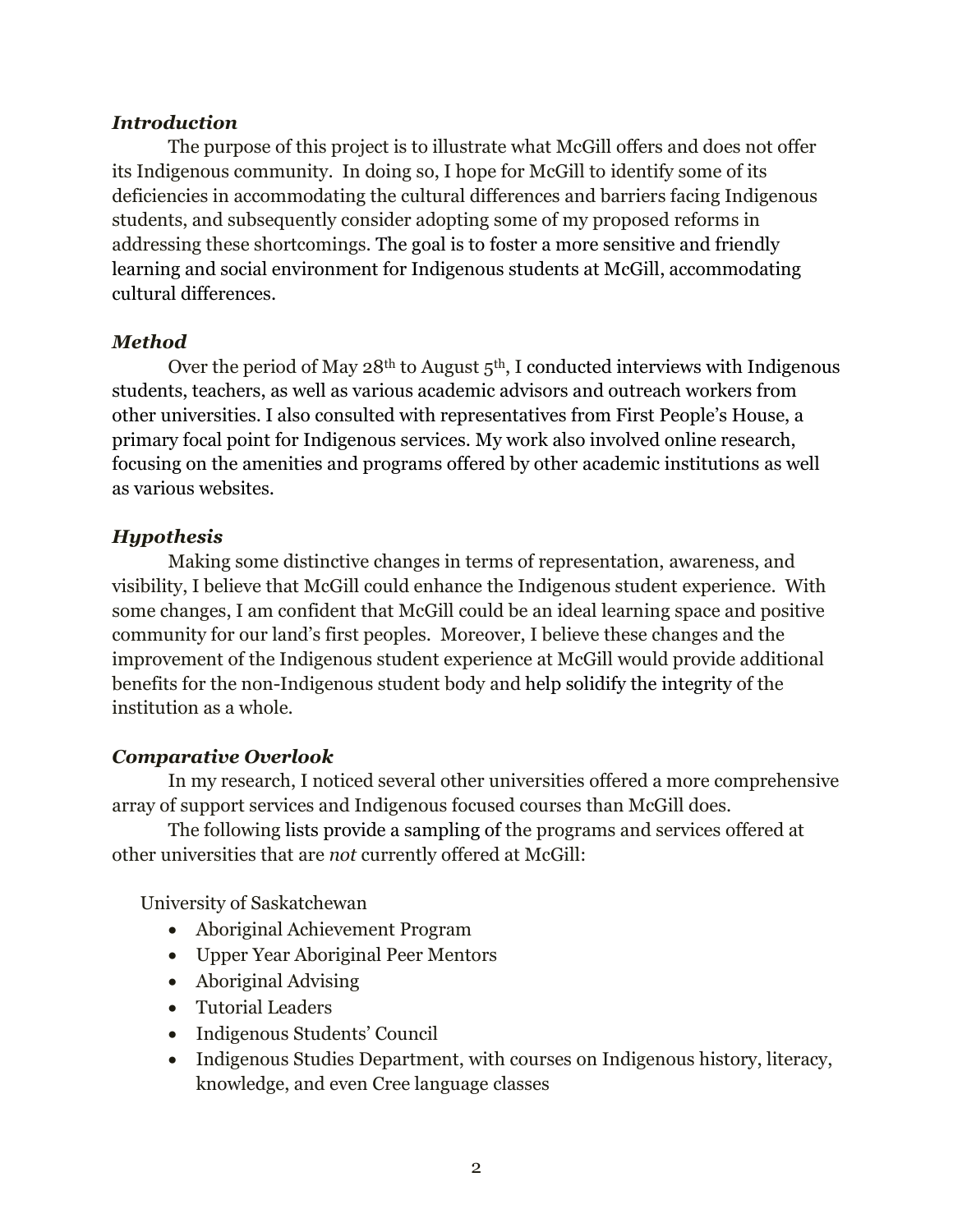Graduation Pow-Wow

Ryerson University

- Aboriginal Outreach and Recruitment Program
- Cultural support
- Career support
- Peer support
- Special lounge and ceremonies

University of Calgary

- Academic, cultural, and peer mentorship
- Career program
- Funding and scholarships
- Indigenous research opportunities
- Student policy designed specially for Aboriginal students
- Native Ambassador Post-Secondary Initiative
- Aboriginal Student Success, Empowerment and Re-Engagement Training
- Aboriginal Relations Leadership Training Program

University of Regina

- 11% of the student population is self-declared Indigenous
- Leading university in Canada for research impact on and collaboration with Indigenous peoples
- Aboriginal Advisory Circle
- Indigenization Fund

# UQAM

 First Nations Circle, cultural and supportive group, supports francophone First Nations students

# UdM

Conducts specialized Indigenous Peoples and Governance projects

# *Representation*

Only 8% of Aboriginal people in Canada between 25-64 have a university degree, opposed to the 25% of non-Aboriginal peoples of the same group (univcan.ca). This educational disparity is one of the major factors contributing to the myriad of social and economic challenges that face Indigenous people. Therefore initiatives aimed at improving the Indigenous educational experience will provide benefits not only to the students themselves, but will undoubtedly have a positive impact on Aboriginal populations as a whole whether they exist within the context of a geographically defined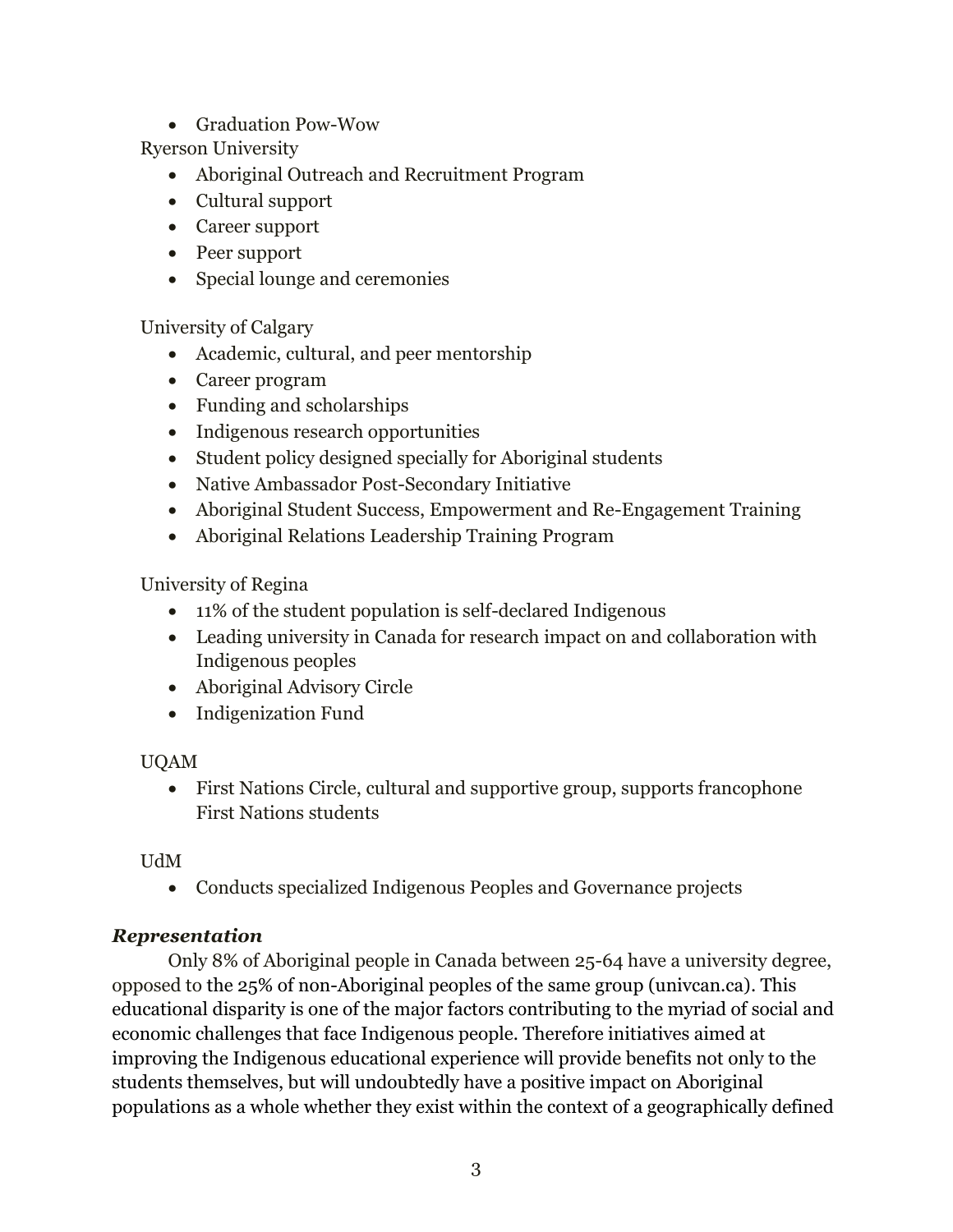reserve or whether these populations form subset communities within urban and rural areas outside of traditional lands. Education, self-esteem and empowerment are intrinsically linked. For Indigenous people to flourish all levels of the educational system including those at the post-secondary level must seek to identify and fulfill the unique needs and distinctive desires of Aboriginal students.

McGill can assist in the process of promoting Indigenous educational progress in two basic ways: Firstly, by adopting strategies and programs aimed at increasing the rate of acceptance of Aboriginal candidates into McGill; and secondly by committing to steps that put Indigenous students in the best position to succeed both academically and socially so that the rate of First Nations graduation rises.

Reforms for this could include: accepting more Indigenous students, recruiting more Indigenous students (especially Iroquois peoples, those whose territory the school occupies), offering more funding to Indigenous students, offering more tutoring services for Indigenous students. According to Mr. Cook, from First Peoples' House, the number of offers to Indigenous students at McGill has gone up, but the number of students has not. McGill needs to actively determine the underlying causes of this disparity and address them. In my view a bridging program and additional student funding may provide effective levers in addressing this issue.

I would also argue that McGill must seek to recruit more Indigenous professors. McGill currently has only one tenured Aboriginal professor, and several non-Aboriginal professors teach courses focusing on Indigenous issues. I would suggest that many Indigenous students would feel more comfortable and empowered by the site of more First Nations professors within the academic system, particularly teaching courses focusing on Indigenous topics.

McGill could also significantly benefit by the appointment of an Indigenous Secretariat. This would provide a respected and credible voice at a level that could promote and speak on issues from a First Nations viewpoint. This would provide great benefits in terms of program design, ombudsman functions and student support.

### *An Action Plan*

- 1. Indigenous Recruitment
	- o Firstly, there is an opportunity for McGill to graduate more Indigenous students through the active recruitment of both high school age and mature students. By becoming a leader in Indigenous recruitment McGill would plant the seeds for future successes. The Iroquois population is particularly underrepresented in the McGill student body, which is particularly concerning in that McGill is housed on traditional Iroquois land.
- 2. Indigenous Student Funding
	- o McGill has an opportunity to both partner with Indigenous populations and provide leadership in funding assistance. Funding incentives should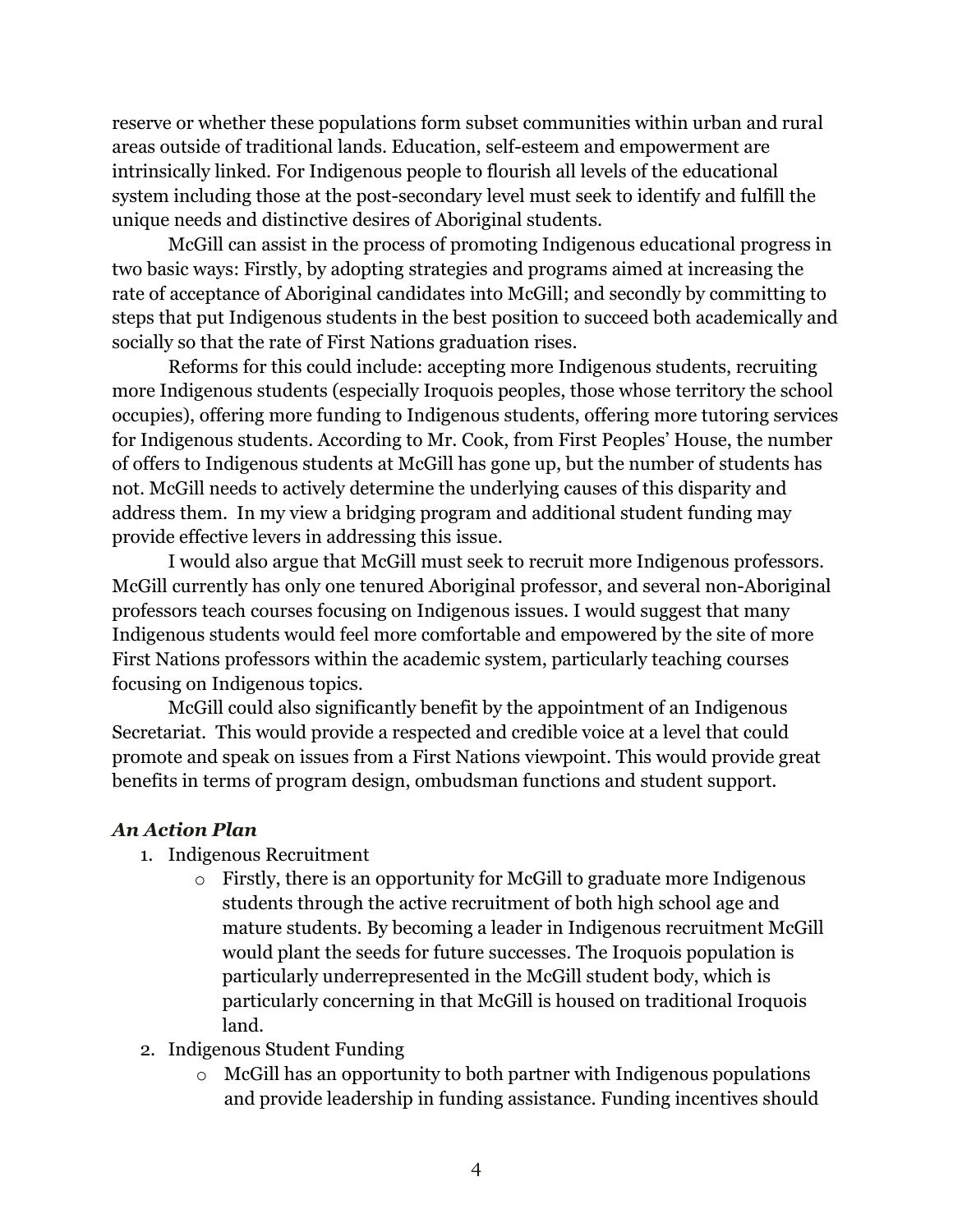be targeted towards specific items that are not covered by traditional reserve funding models and may include elements of housing, enhanced tutorial support, transportation and academic materials. According to Mr. Cook, from First Peoples' House, while the number of offers to Indigenous students at McGill has gone up, but the number of students has not. The gap between tendered and accepted offers may reflect to some degree financial considerations and challenges.

- 3. Increasing the Visibility and Number of Indigenous Professors.
	- o At present McGill has only one tenured professor. This underrepresentation not only provides fewer identifiable academic role models for Aboriginal students but also may instill a false and damaging sense of inferiority when it comes to academic success. This underrepresentation is perhaps most telling when it comes to Indigenous Studies courses which are largely taught by non-Aboriginal instructors.
- 4. Installation of an Indigenous Secretariat
	- o Having this representative at McGill could greatly assist in improving the Indigenous graduation rate. The Secretariat would provide a senior voice in bringing Aboriginal issues to the forefront of McGill policies and curriculum design as well as provide a strongly needed advocacy function.

#### *Awareness*

Awareness is another one of the major issues that needs to be addressed. There are already in existence a number of well-designed and well-administered programs and services aimed at assisting Indigenous students at McGill, but Indigenous students do not know about them. From my own personal perspective, I went through the first two years of my McGill experience not knowing about any Aboriginal resources or services. It was only in my last semester that I became aware of these support services and groups. The current array of Indigenous initiatives was fantastic, supportive, and extremely helpful when I did use them, but I had no idea they existed before. Raising awareness and improving outreach is crucial.

I believe another reason I never got involved in the Indigenous community at McGill stems from a great deal from the way it is framed around getting help. It primarily is promoted as a vehicle to receive support and assistance for those struggling. As a student with good grades, that was well integrated in the community at McGill, I did not perceive that McGill's Indigenous initiatives were aimed at enhancing my experience at McGill but only a lifeline for students experiencing difficulties. However, it would have been nice to have a way to connect with other Indigenous students, with a similar culture and upbringing as myself. This Indigenous connection would serve to enhance the student experience by sharing and celebrating personal and academic success.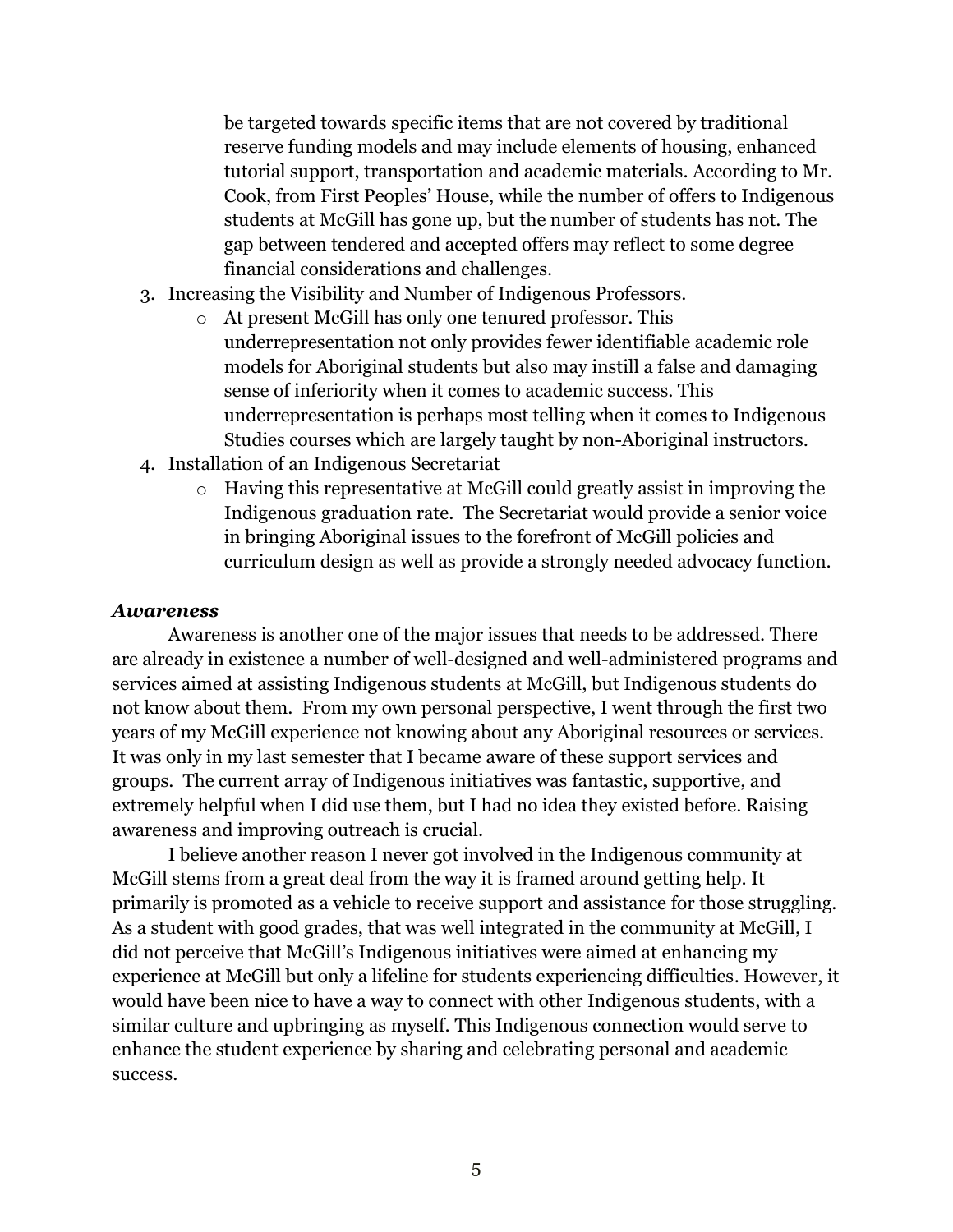### *Action Plan*

- 1. Bridging Program
	- o It may be beneficial to offer a platform for Indigenous students to connect other than through tutoring, mentoring, and the like before starting their time at McGill. It could provide more Indigenous students with a smoother transition into McGill life.
- 2. Peer Mentoring
	- o Not necessarily in a rescue format, but a buddy system.

#### *Visibility*

There is a wonderful opportunity to increase the visibility and awareness of Indigenous culture on campus, particularly focusing on the strong Indigenous connections to the land and health of the physical environment. At Mohawk College there is a Wampum Wall. While this may seem perhaps a bit too elaborate as a first step it is symbols like this that will raise Indigenous awareness as well as elevate the sense of pride, community, culture, appreciation, within Aboriginal students. While McGill is a beautiful campus the architecture reflects dominant Western European values, culture and design and its appearance reflects to many an age of European colonialism. This element could be softened and complemented by the installation of symbols and art that celebrate the Indigenous experience and heritage.

Offering a major concentration in Indigenous studies would also increase visibility of the relevance and importance of Indigenous culture.

#### *Action Plan*

- 1. Hochelaga Rock
	- o The Hochelaga Rock is still not visible, and its meaning even less apparent, to the student body at McGill University. Since it is already on campus, it seems like a feasible first step in making First Nations culture more visible to the public.
- 2. Traditional Indigenous Art
	- o As mentioned, while beautiful the McGill campus looks very colonial. One way to incorporate more traditionally indigenous culture to the campus would be to have more Indigenous art and architecture around campus. Other universities such as First Nations University, and the University of British Columbia have structures and art works that really exhibit Indigenous heritage.
- 3. Indigenous Studies Major